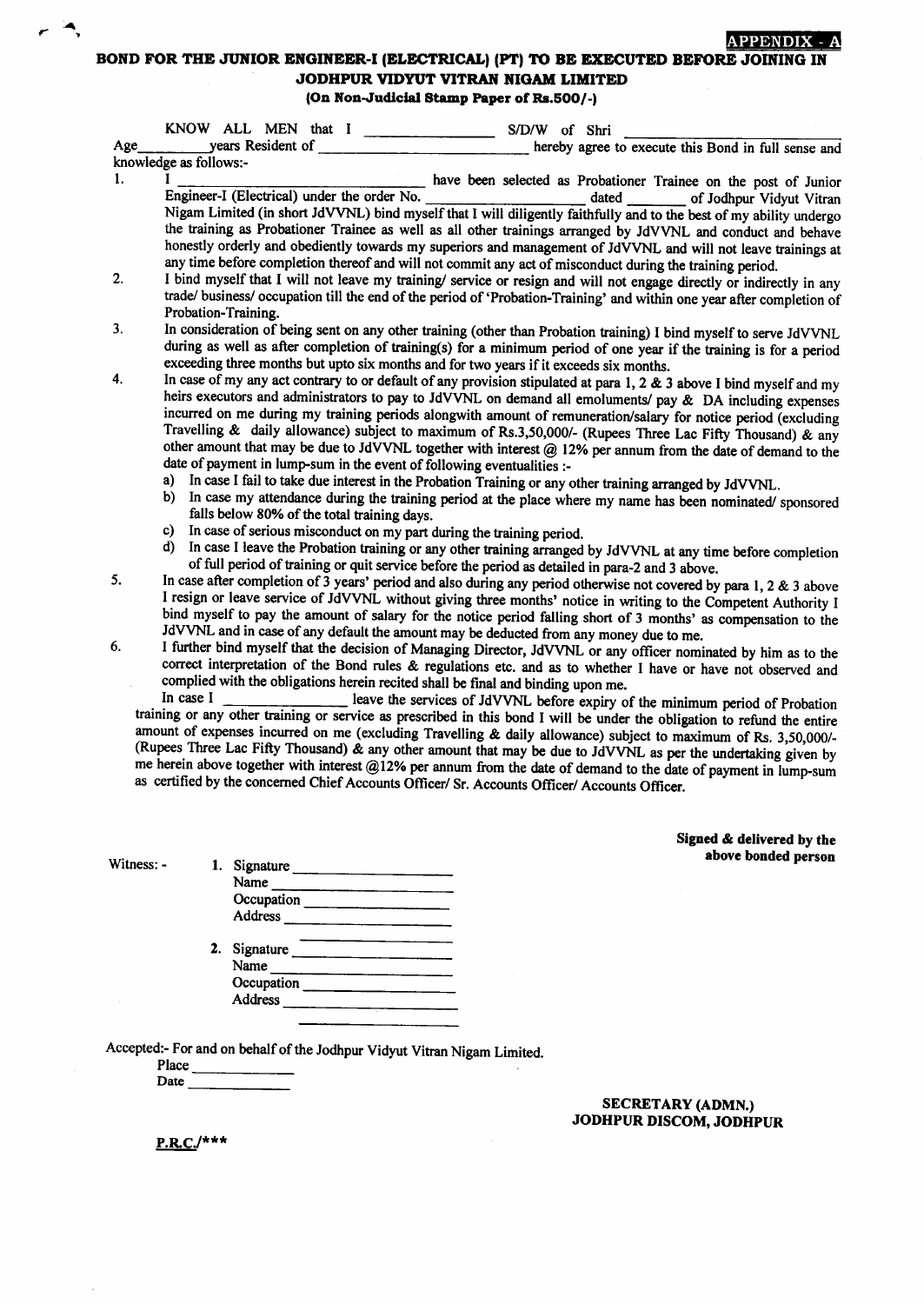## SURETY TO BE GIVEN BY AN EMPLOYEE OF CENTRAL/STATE GOVERNMENT OR PUBLIC UNDER TAKINGS GETTING PAY IN PAY METRIX LEVEL-10(Old Grade pay- 3600) ORABOVE ON NONJITDICIAL STAMP PAPER OF Rs.500/-

|                                                                      | $\bf{I}$                                            |                                                                                                          |                                                                          |                                                                                                                                                                                                                                                           |
|----------------------------------------------------------------------|-----------------------------------------------------|----------------------------------------------------------------------------------------------------------|--------------------------------------------------------------------------|-----------------------------------------------------------------------------------------------------------------------------------------------------------------------------------------------------------------------------------------------------------|
|                                                                      |                                                     |                                                                                                          |                                                                          |                                                                                                                                                                                                                                                           |
|                                                                      |                                                     |                                                                                                          |                                                                          |                                                                                                                                                                                                                                                           |
|                                                                      |                                                     | dated                                                                                                    |                                                                          | of Jodhpur Vidyut Vitran Nigam Limited (in short JdVVNL) and posted in                                                                                                                                                                                    |
|                                                                      | the office of the                                   |                                                                                                          | and agree to execute this bond in full sense and knowledge as follows :- |                                                                                                                                                                                                                                                           |
| 1.                                                                   | That Shri/Ms.                                       |                                                                                                          |                                                                          | will diligently faithfully and to the best of his/ her ability undergo the training as Probationer                                                                                                                                                        |
|                                                                      |                                                     |                                                                                                          |                                                                          | Trainee as well as all other trainings arranged by JdVVNL and conduct and behave himself/ herself honestly orderly and obediently                                                                                                                         |
|                                                                      |                                                     |                                                                                                          |                                                                          | towards his/ her superiors and management of JdVVNL and will not leave trainings at any time before completion thereof and will                                                                                                                           |
|                                                                      |                                                     | not commit any act of misconduct during the training period.                                             |                                                                          |                                                                                                                                                                                                                                                           |
| 2.                                                                   | That Shri/Ms.                                       |                                                                                                          |                                                                          | will not leave training/ service/ resign and will not engage directly or indirectly in any                                                                                                                                                                |
|                                                                      |                                                     |                                                                                                          |                                                                          | trade/ business/ occupation till the end of the period of 'Probation-Training' and within one year after completion of Probation-                                                                                                                         |
|                                                                      | Training.                                           |                                                                                                          |                                                                          |                                                                                                                                                                                                                                                           |
| 3.                                                                   |                                                     |                                                                                                          |                                                                          | In consideration of Shri/Ms. _______________ being sent on training I undertake that Shri/Ms. ________________<br>will serve                                                                                                                              |
|                                                                      |                                                     |                                                                                                          |                                                                          | the JdVVNL after completion of training(s) for a minimum period of one year if the training is for a period exceeding three months                                                                                                                        |
|                                                                      |                                                     | but upto six months and for two years if it exceeds six months.                                          |                                                                          |                                                                                                                                                                                                                                                           |
| 4.                                                                   | That if Shri/Ms.                                    |                                                                                                          |                                                                          | will indulge in any act contrary to any surety given by me at para 1, 2 and                                                                                                                                                                               |
|                                                                      |                                                     |                                                                                                          |                                                                          | 3 above I bind myself and my heirs executors and administrators to pay to JdVVNL on demand all emoluments/ pay & DA                                                                                                                                       |
|                                                                      |                                                     |                                                                                                          |                                                                          | including expenses incurred on him/her during such training periods alongwith amount of remuneration/salary for notice period                                                                                                                             |
|                                                                      |                                                     |                                                                                                          |                                                                          | (excluding Travelling & daily allowance) subject to maximum of Rs. 3,50,000/- (Rupees Three Lac Fifty Thousand) & any other                                                                                                                               |
|                                                                      |                                                     |                                                                                                          |                                                                          | amount that may be due to JdVVNL together with interest @ 12% per annum from the date of demand to the date of payment in                                                                                                                                 |
|                                                                      | lump-sum in the event of following eventualities :- |                                                                                                          |                                                                          |                                                                                                                                                                                                                                                           |
|                                                                      | a)                                                  |                                                                                                          |                                                                          | In case he/she fails to take due interest in the Probation Training or any other training arranged by JdVVNL.                                                                                                                                             |
|                                                                      | $\mathbf{b}$<br>80% of the total training days.     |                                                                                                          |                                                                          | In case his/ her attendance during the training period at the place where his/ her name has been sponsored falls below                                                                                                                                    |
|                                                                      | c)                                                  | In case of serious misconduct on his/ her part during the training period.                               |                                                                          |                                                                                                                                                                                                                                                           |
|                                                                      | d)                                                  |                                                                                                          |                                                                          | In case he/ she leaves the Probation training or any other training arranged by JdVVNL at any time before completion                                                                                                                                      |
| 5.                                                                   |                                                     | of full period of training or quit service before the period as detailed in para-2 and 3 above.          |                                                                          |                                                                                                                                                                                                                                                           |
|                                                                      |                                                     |                                                                                                          |                                                                          | I further bind myself that the decision of Managing Director, JdVVNL or any officer nominated by him as to the correct                                                                                                                                    |
|                                                                      |                                                     |                                                                                                          |                                                                          | interpretation of the Surety Bond rules & regulations etc. and as to whether Shri/ Ms.<br>has                                                                                                                                                             |
|                                                                      |                                                     | or has not observed and complied with the obligations herein recited shall be final and binding upon me. |                                                                          |                                                                                                                                                                                                                                                           |
|                                                                      |                                                     |                                                                                                          |                                                                          |                                                                                                                                                                                                                                                           |
|                                                                      |                                                     |                                                                                                          |                                                                          | In case Shri/Ms.<br>In case Shri/Ms.<br>Probation training or any other training or service as prescribed in this Surety and Bond I will be under obligation to refund the entire<br>leaves the services of JdVVNL before expiry of the minimum period of |
|                                                                      |                                                     |                                                                                                          |                                                                          | amount of expenses incurred on him/ her (excluding Travelling & daily allowance) subject to maximum of Rs. 3,50,000/- (Rupees Three                                                                                                                       |
|                                                                      |                                                     |                                                                                                          |                                                                          | Lac Fifty Thousand) & any other amount that may be due to JdVVNL as per the surety given by me herein above together with interest @                                                                                                                      |
|                                                                      |                                                     |                                                                                                          |                                                                          | 12% per annum from the date of demand to the date of payment in lump-sum as certified by the concerned Chief Accounts Officer/ Sr.                                                                                                                        |
|                                                                      |                                                     |                                                                                                          |                                                                          |                                                                                                                                                                                                                                                           |
|                                                                      |                                                     |                                                                                                          |                                                                          |                                                                                                                                                                                                                                                           |
|                                                                      |                                                     |                                                                                                          |                                                                          | Signature of Surety with rubber                                                                                                                                                                                                                           |
| Signature should be verified by<br>the controlling officer of Surety |                                                     |                                                                                                          |                                                                          | stamp of Designation Office                                                                                                                                                                                                                               |
|                                                                      |                                                     |                                                                                                          |                                                                          |                                                                                                                                                                                                                                                           |
|                                                                      | with rubber stamp of Designation Office.            |                                                                                                          |                                                                          |                                                                                                                                                                                                                                                           |
|                                                                      |                                                     |                                                                                                          |                                                                          |                                                                                                                                                                                                                                                           |

Witness: -

باست البلغ

| 1. Signature   |  |
|----------------|--|
| Name           |  |
| Occupation     |  |
| Address        |  |
| 2. Signature   |  |
| Name           |  |
| Occupation     |  |
| <b>Address</b> |  |
|                |  |

Accepted: - For and on behalf of the Jodhpur Vidyut Vitran Nigam Limited.

Place  $Date$ <sub> $\overline{\phantom{0}}$ </sub> 22 T

SECRETARY (ADMN.)<br>JODHPUR DISCOM, JODHPUR

P.RC./\*\*\*